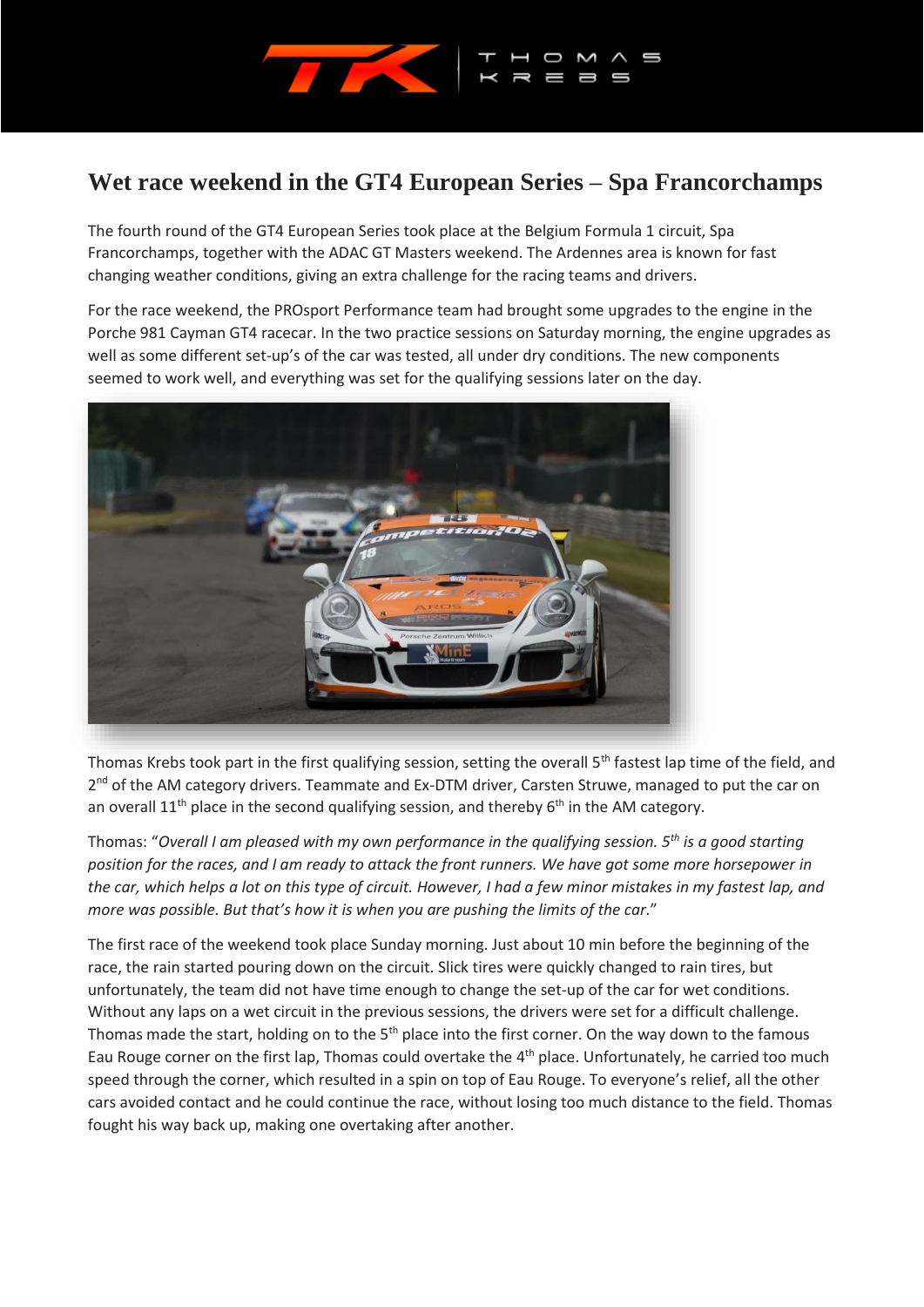

When the pit window opened for the drivers change, he could turn over the car to Carsten on a 9<sup>th</sup> place. Struggling with the set-up in the last part of the race, Carsten drove over the finish line on an overall  $11<sup>th</sup>$ place, 5<sup>th</sup> in the AM category.



For the second race of the weekend, the weather conditions had changed back to dry, with the sun shining down on the circuit. This time, only 5 min before the start of the race, the dark clouds appeared from the back of the hills, and seconds later, the rain was pouring down. Carsten took the start, holding on to the current 11<sup>th</sup> place without any mistakes. Unfortunately, the speed was not there, and he was struggling to keep up with the front runners. The team decided to make an early pit stop, giving Thomas the chance to catch up with the front. In the last 30 min of the race, the circuit started drying up again, giving a hard time for the soft rain tires. Thomas gave it his best, overtaking a large number of other cars. In the last two laps, Thomas managed to defend his position and keep one of the BMW's behind, giving the team a  $3^{rd}$  place and a podium in the AM class.



Thomas: "*I am disappointed with how the race weekend unfolded. We had good speed in the car under dry conditions, and we found a great set-up with less tire degradation compared to our competitors over the distance. I think we could have fought for the win, but on the wet track, we were struggling a lot today.*